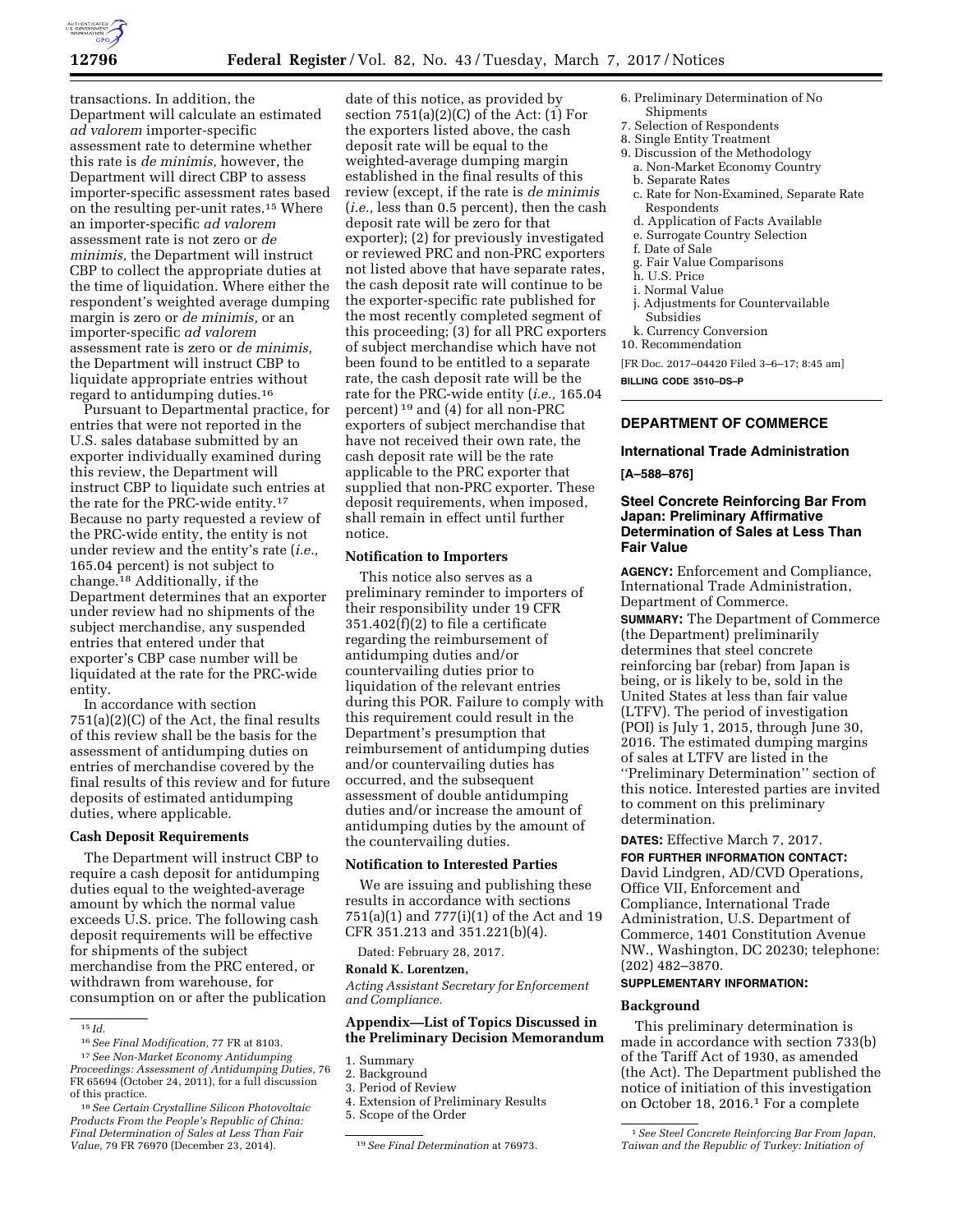description of the events that followed the initiation of this investigation, *see*  the Preliminary Decision Memorandum, dated concurrently with this determination and hereby adopted by this notice.2 A list of topics included in the Preliminary Decision Memorandum is included as Appendix II to this notice. The Preliminary Decision Memorandum is a public document and is on file electronically via Enforcement and Compliance's Antidumping and Countervailing Duty Centralized Electronic Service System (ACCESS). ACCESS is available to registered users at *<https://access.trade.gov>*, and to all parties in the Central Records Unit, Room B8024 of the main Department of Commerce building. In addition, a complete version of the Preliminary Decision Memorandum can be accessed directly at *[http://enforcement.trade.gov/](http://enforcement.trade.gov/frn/)  [frn/.](http://enforcement.trade.gov/frn/)* The signed Preliminary Decision Memorandum and the electronic version are identical in content.

### **Scope of the Investigation**

The product covered by this investigation is rebar from Japan. For a complete description of the scope of this investigation, *see* Appendix I.

### **Scope Comments**

In accordance with the preamble to the Department's regulations,<sup>3</sup> the *Initiation Notice* set aside a period of time for parties to raise issues regarding product coverage (*i.e.,* scope).4 No interested party commented on the scope of the investigation as it appeared in the *Initiation Notice.* However, because the investigation pertains to rebar from Japan, the Department preliminarily modified the scope language as it appeared in the *Initiation Notice* to remove the language pertaining to the scope of the countervailing duty investigation of rebar from Turkey. *See* the scope in Appendix I to this notice.

# **Methodology**

The Department is conducting this investigation in accordance with section 731 of the Act. Both mandatory respondents, Jonan Steel Corporation (Jonan) and Kyoei Steel Ltd. (Kyoei), failed to participate in this investigation by not responding to the Deparment's

initial questionnaire.<sup>5</sup> As a result, pursuant to section 776(a) and (b) of the Act and 19 CFR 351.308, the Department has preliminarily relied upon facts otherwise available, with adverse inferences, to assign an estimated weighted-average dumping margin to the Jonan and Kyoei. For a full description of the methodology underlying our preliminary conclusions, *see* the Preliminary Decision Memorandum.

#### **All-Others Rate**

Sections  $733(d)(1)(A)(ii)$  and 735(c)(5)(A) of the Act provide that, in the preliminary determination, the Department shall determine an estimated all-others rate for all exporters and producers not individually investigated, which shall be an amount equal to the weighted average of the estimated weighted-average dumping margins established for exporters and producers individually investigated, excluding any zero and *de minimis*  margins, and any margins determined entirely under section 776 of the Act.

Pursuant to section 735(c)(5)(B) of the Act, if the estimated weighted-average dumping margins established for all exporters and producers individually examined are zero, *de minimis* or determined based entirely under section 776 of the Act, the Department may use any reasonable method to establish the estimated dumping margin for all other producers or exporters.

As noted above, we determined the dumping margin for the individually examined companies Jonan and Kyoei under section 776 of the Act. Consequently, the only available dumping margins for this preliminary determination are found in the petition and are margins upon which we initiated this investigation. Pursuant to section  $735(c)(5)(B)$  of the Act, the Department's practice under these circumstances has been to calculate the ''all-others''' rate as a simple average of these margins from the petition.6 For a

full description of the methodology underlying our conclusions, see the Preliminary Decision Memorandum.

### **Preliminary Determination**

The Department preliminarily determines that rebar from Japan is being, or is likely to be, sold in the United States at LTFV, pursuant to section 733 of the Act, and that the following weighted-average dumping margins exist:

| Exporter/producer       | Weighted-<br>average<br>dumping<br>margin<br>(percent) |
|-------------------------|--------------------------------------------------------|
| Jonan Steel Corporation | 209.46                                                 |
|                         | 209.46                                                 |
|                         | 206.43                                                 |

### **Suspension of Liquidation**

In accordance with section 733(d)(2) of the Act, the Department will direct U.S. Customs and Border Protection (CBP) to suspend liquidation of all entries of subject merchandise as described in the ''scope of the investigation'' section of this notice entered, or withdrawn from warehouse, for consumption on or after the date of publication of this notice in the **Federal Register**, as discussed below.7 Further, pursuant to section 733(d)(1)(B) of the Act and 19 CFR 351.205(d), the Department will instruct CBP to require a cash deposit equal to the dumping margins, as indicated in the chart above, as follows: (1) The rate for the mandatory respondents listed above will be the respondent-specific rates we determined in this preliminary determination; (2) if the exporter is not a mandatory respondent identified above, but the producer is, the rate will be the specific rate established for the producer of the subject merchandise; and (3) the rate for all other producers or exporters will be the ''all-others'' rate. This suspension of liquidation instruction will remain in effect until further notice.<sup>8</sup>

### **Disclosure**

Normally, the Department discloses to interested parties the calculations performed in connection with a preliminary determination within five days of its public announcement or, if

*Less-Than-Fair Value Investigations*, 81 FR 71697 (October 18, 2016) (*Initiation Notice*).

<sup>2</sup>*See* Memorandum, ''Decision Memorandum for the Preliminary Determination in the Less-Than-Fair-Value Investigation of Steel Concrete Reinforcing Bar From Japan'' dated concurrently with, and hereby adopted by, this notice (Preliminary Decision Memorandum).

<sup>3</sup>*See Antidumping Duties; Countervailing Duties; Final Rule,* 62 FR 27296, 27323 (May 19, 1997). 4*See Initiation Notice.* 

<sup>5</sup>*See* Preliminary Decision Memorandum. 6*See, e.g., Notice of Preliminary Determination of Sales at Less Than Fair Value: Sodium Nitrite From the Federal Republic of Germany,* 73 FR 21909, 21912 (April 23, 2008), unchanged in *Notice of Final Determination of Sales at Less Than Fair Value: Sodium Nitrite From the Federal Republic of Germany,* 73 FR 38986, 38987 (July 8, 2008), and accompanying Issues and Decision Memorandum at Comment 2; see also *Notice of Final Determination of Sales at Less Than Fair Value: Raw Flexible Magnets From Taiwan,* 73 FR 39673, 39674 (July 10, 2008); *Steel Threaded Rod From Thailand: Preliminary Determination of Sales at Less Than Fair Value and Affirmative Preliminary Determination of Critical Circumstances,* 78 FR 79670, 79671 (December 31, 2013), unchanged in *Steel Threaded Rod From Thailand: Final Determination of Sales at Less Than Fair Value and* 

*Affirmative Final Determination of Critical Circumstances,* 79 FR 14476, 14477 (March 14, 2014).

<sup>7</sup>*See* Appendix I.

<sup>8</sup>*See Modification of Regulations Regarding the Practice of Accepting Bonds During the Provisional Measures Period in Antidumping and Countervailing Duty Investigations,* 76 FR 61042 (October 3, 2011).